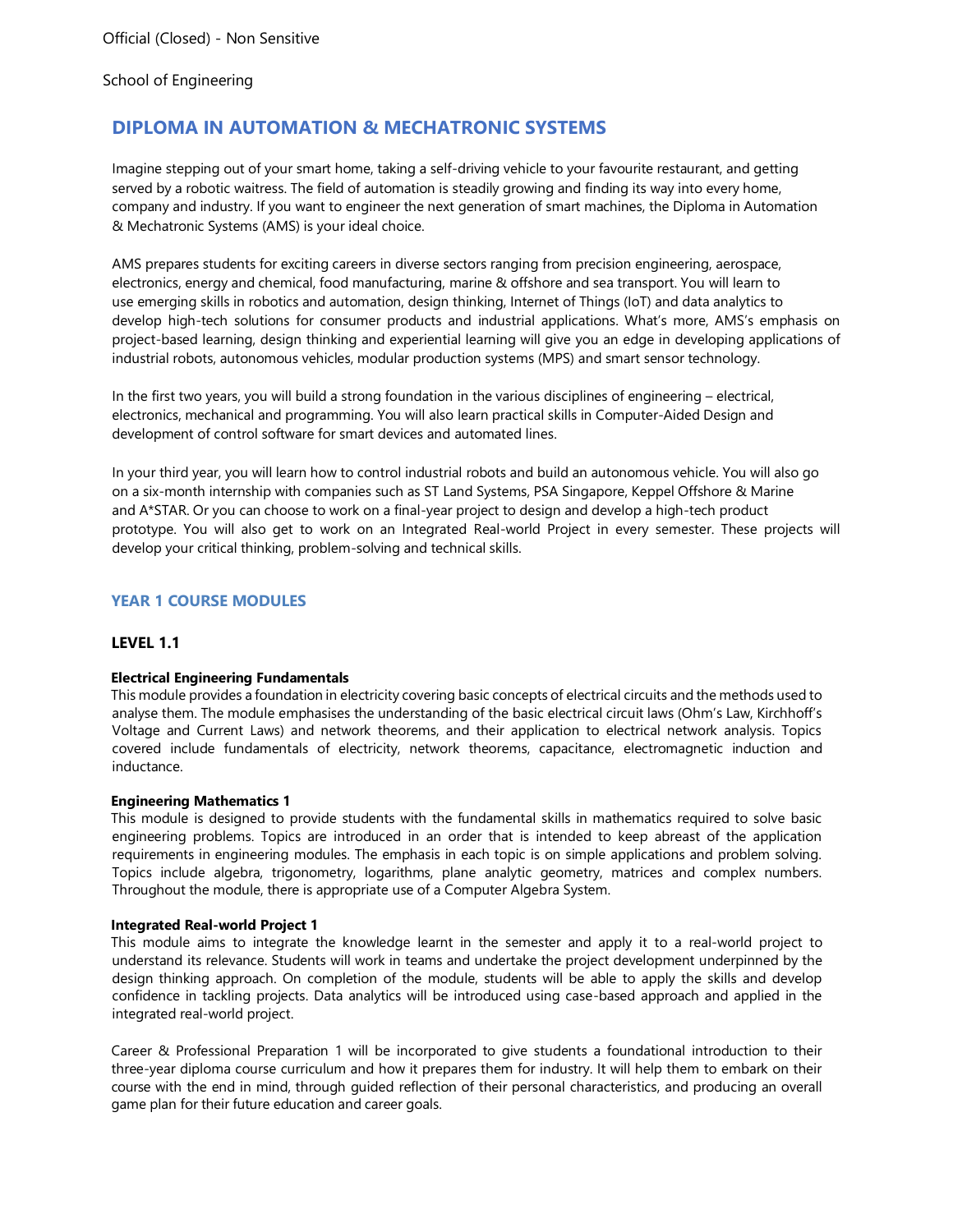### **Mechanical Engineering Fundamentals**

This module introduces students to the study of external forces in two dimensions and their effect on particles and rigid bodies that are at rest. Students learn the skills to analyse the forces acting on the bodies by drawing free-body diagrams and applying the conditions of equilibrium. Topics include include forces and resultants, moments and couples, equilibrium and the concepts of plane friction. This module also aims to equip students with the skills to analyse problems of rigid bodies in motion. Only linear motion in two dimensions will be covered. Topics include kinematics and kinetics of linear motion.

## **Programming**

This practice-oriented module equips students with basic knowledge and skills in computer programming using a suitable high-level language. The main topics include basic computer programming concepts and fundamental programming constructs such as sequences, selection and repetition.

## **LEVEL 1.2**

## **Electrical & Electronic Technology**

The aim of this module is to introduce the fundamental concepts of digital electronic devices and circuits. It intends to deepen the electrical fundamentals learnt in the first semester. Topics include AC circuit theory and transformer fundamentals, number systems, Boolean algebra, combinational logic design, applications of latches, flip-flops, counters and registers.

### **Engineering Mathematics 2**

This module is designed to provide students with the fundamental skills in mathematics required to solve basic engineering problems. Topics are introduced in an order that is intended to keep abreast of the application requirements in engineering modules. The emphasis in each topic is on simple applications and problem solving. Throughout the module, there is appropriate use of a Computer Algebra System. Topics include trigonometry, differentiation and simple integration with applications.

### **Integrated Real-world Project 2**

This module aims to integrate the knowledge learnt in the semester and apply to a real-world project and understand the relevance and application of the modules learnt. Students will work in teams and undertake the project development underpinned by the design thinking approach. On completion of the module, students will be able to apply the skills and develop confidence in tackling projects at the higher levels.

This module will also imbue in students a sense of civic consciousness in the context of engineering and society. It serves to create awareness amongst students about the impact of engineering on society in general. In the process it introduces the application of cultural quotient (CQ) skills and mould students' disposition to understand and collaborate across diverse cultures in real world settings.

### **Materials & Manufacturing Technology**

This module introduces students to properties of common engineering materials with emphasis on mechanical testing methods, heat-treatment, international standard specifications, and selection and applications of such materials. Topics include classification of materials, mechanical testing, alloying, steels, non-ferrous alloys, plastics, ceramics and composites. For manufacturing technology, students will acquire the basic knowledge and skills of manufacturing processes, including drilling, turning, milling, grinding, non-conventional machining, welding and assembly.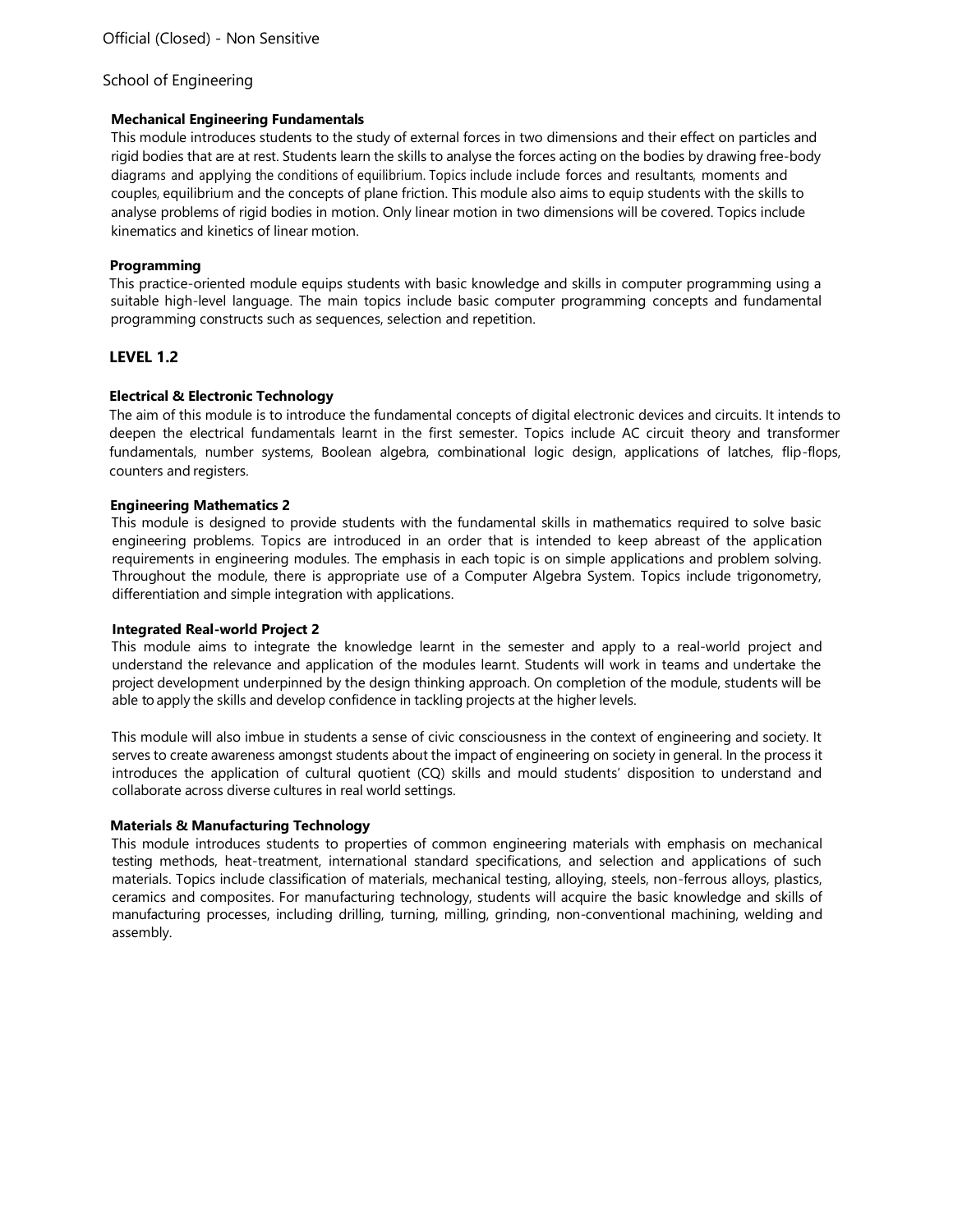### **Thermofluids**

Students will learn the basic laws governing the behaviour of fluids under the influence of energy transfer. Topics include systems concept, temperature and pressure, fluid statics, fluid in motion, continuity equation, laminar and turbulent flows, ideal incompressible flow, Bernoulli's equation, flow measurement and Pitot tube, external flow and application of thermofluid's principles in simple engineering systems.

## **YEAR 1 COURSE CURRICULUM**

| <b>Module Name</b>                         | <b>Credit Units</b> |
|--------------------------------------------|---------------------|
| Level 1.1 (20 hours per week)              |                     |
| <b>Electrical Engineering Fundamentals</b> | 3                   |
| <b>Engineering Mathematics 1</b>           | 4                   |
| English Language Express*                  | ΝA                  |
| Innovation Made Possible^                  | 3                   |
| Integrated Real-world Project 1            | 4                   |
| <b>Mechanical Engineering Fundamentals</b> | 3                   |
| Programming                                | ς                   |
| Level 1.2 (21 hours per week)              |                     |
| Communication Essentials <sup>^</sup>      | 3                   |
| Electrical & Electronics Technology        | ς                   |
| <b>Engineering Mathematics 2</b>           | 4                   |
| Health & Wellness^                         |                     |
| Integrated Real-world Project 2            | 4                   |
| Materials & Manufacturing Technology       | 3                   |
| Thermofluids                               | $\mathbf{R}$        |

[^ For more details on Interdisciplinary Studies \(IS\) electives, please log on to www.np.edu.sg/is](http://www.np.edu.sg/is)

\* This module is only offered to students who are weaker in the English Language.

### **IS Modules**

The School of Interdisciplinary Studies (IS) delivers a broad-based curriculum, which nurtures a new generation of professionals with multidisciplinary skills and an innovative and entrepreneurial spirit to meet the challenges of a knowledge economy. IS offers both prescribed modules and electives to challenge boundaries. Prescribed modules develop students' competencies in core areas such as Communication, Innovation and Enterprise, Culture and Communication, and Personal Mastery and Development, while elective modules provide insights into Arts and Humanities, Business, Design, and Science and Technology.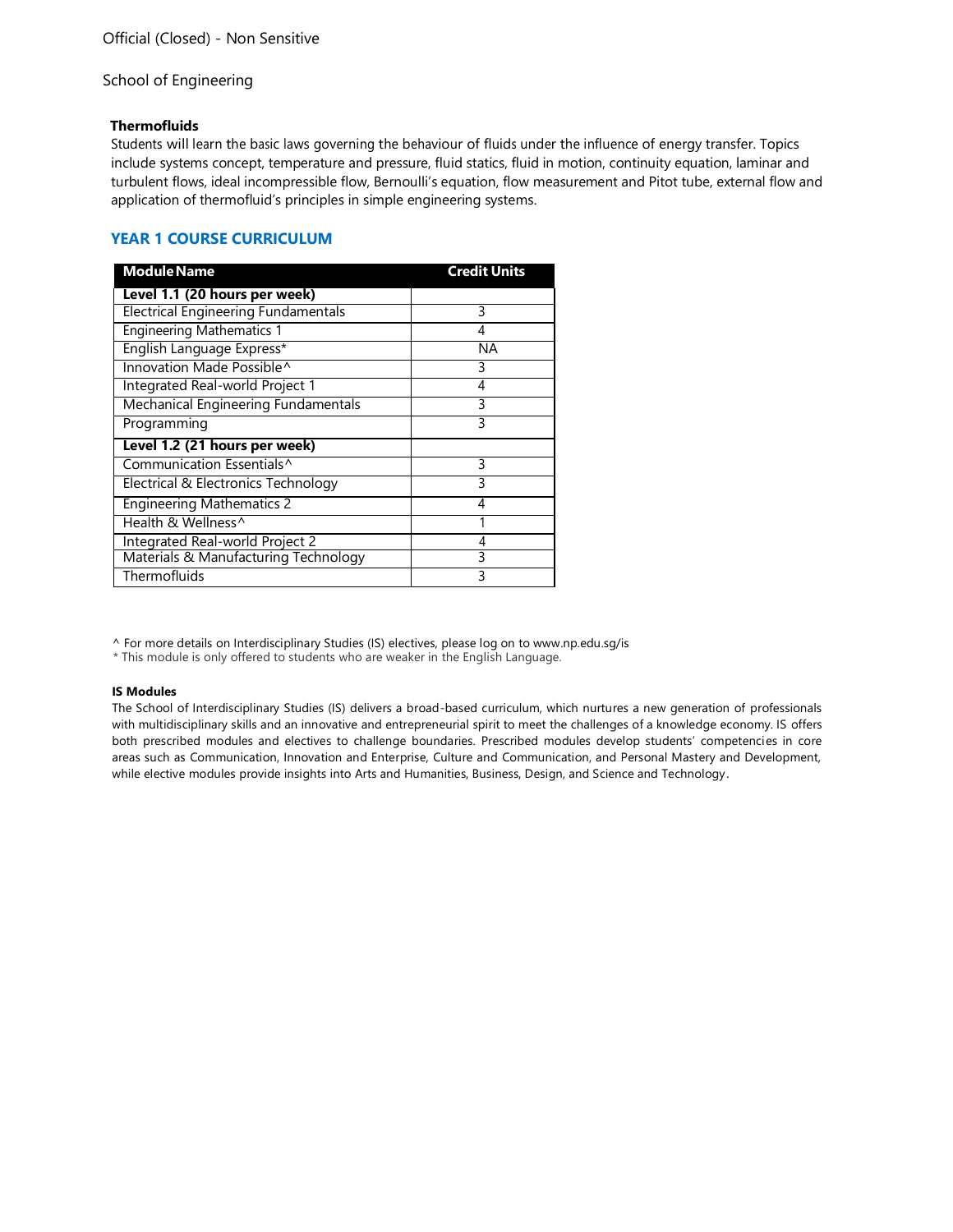## **YEAR 2 COURSE MODULES**

## **LEVEL 2.1**

### **Computer-Aided Design & Drafting**

This practice-oriented module is designed to give students an appreciation of the scope of computer graphics and hands-on practice in the applications of Computer-Aided Design (CAD) in engineering design. This module aims to help students in the application of the drafting concepts and modelling techniques for development of product models in the design process. Students will learn the principles and capabilities of CAD through three dimensional (3D) solid modelling of engineering components and assembly.

### **Engineering System Design**

This module aims to equip students with the fundamental knowledge and practice of the engineering design process, the applications of engineering principles and analysis in the design, sizing and selection of components such as electric motor, coupling, gears, bearing, chain drives, and fastener. This module will also introduce the basic concept of Geometrical Dimensioning & Tolerance (GD&T) to the students. Case studies of existing machines and systems, guided tutorials, quizzes, assignments, and a practical project will be used to reinforce the theoretical aspects.

### **Industrial Automation**

This module aims to equip students with the basic knowledge of automation technologies and their applications in the manufacturing and process industries. With the rise of new digital industrial technology, known as Industry 4.0, students will also be introduced to smart sensors which have the ability to collect data that can be used for data analysis. Major topics include electro-pneumatics technology, programmable logic control and IO-Linked technology (for smart sensors). The essential hardware components used in automated systems, such as sensors, valves and actuators will be applied to the automated systems. Widely accepted industrial control programming language ladder and inline structured text will be covered, in conjunction with the learning of programming logic controllers and computer interfaces. Laboratory work involves hands-on circuit construction and implementation using these various technologies and techniques, which enhances students' understanding of the practical aspects of circuit designs.

### **Integrated Real-world Project 3**

This module aims to equip students with the knowledge of design, build, commission, maintain, repair, and adjust automated modular production system, and also program using programmable logic controllers (PLCs) and human machine interfaces (HMI).

Major topics include analysis and commissioning of mechatronics system, design and assemble of electrical circuit, and software programming to perform the necessary control. Through guided hands-on project work, the students will apply their knowledge on modular production systems where they can find the industrial applications in automated production and process lines. They must also master problem-solving techniques to ensure correct and safe machine operation according to their test project.

The module will also introduce the concept of OPC-UA as it allows communicating with industrial equipment and systems for data collection and control, which is part of Industry 4.0 Smart Factory. The Career and Professional Preparation 2 will be incorporated to equip students with skills necessary to seek and secure work. They will also be equipped to communicate their personal brand in a positive way. As students sharpen their communication skills, they will also learn how to market themselves effectively.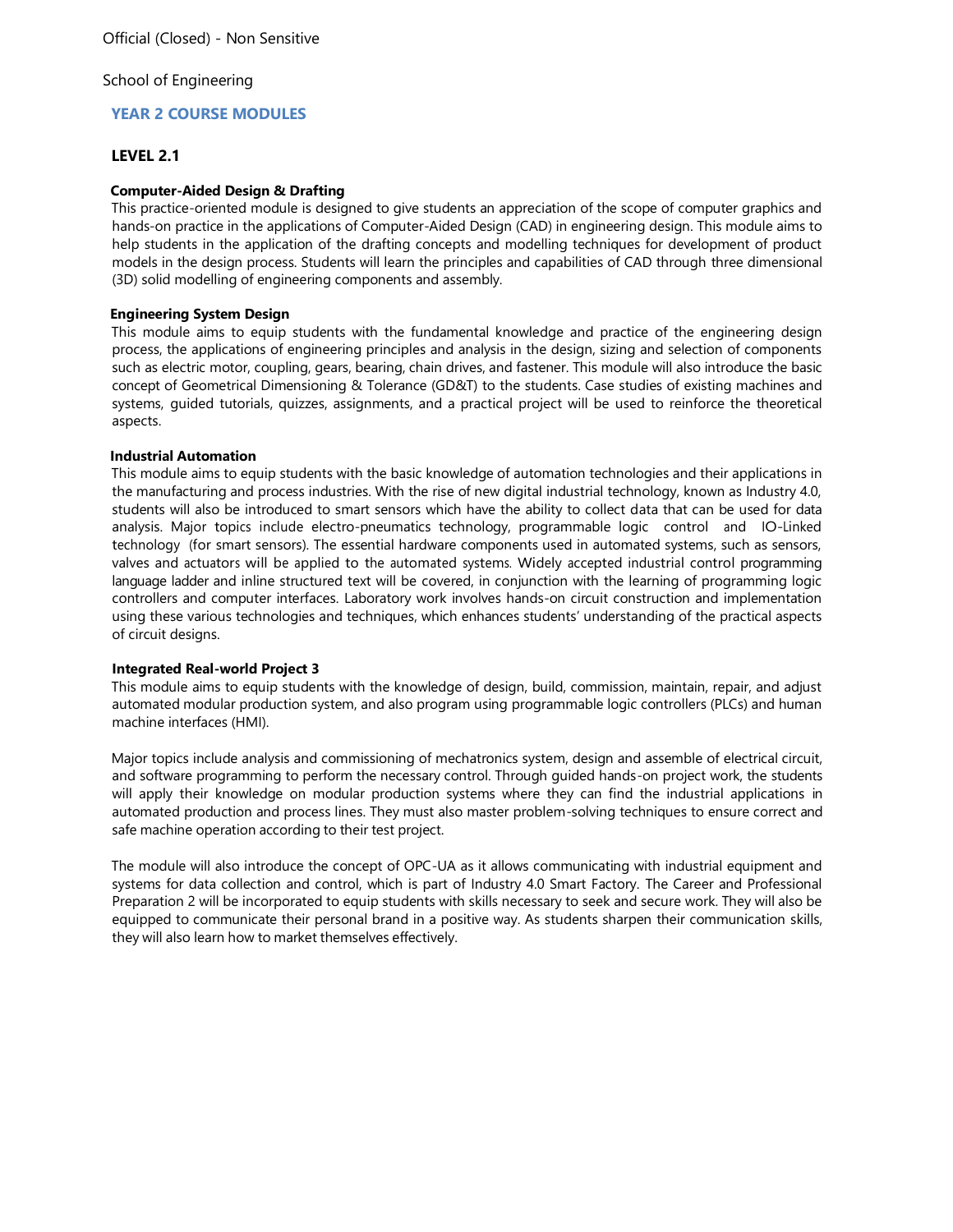### **Strength of Materials**

This module aims to provide students with the foundational knowledge of strength of materials with emphasis on applications and problem solving. It introduces to students the methods in the calculation of stresses and strains in various structural members such as beams, columns and shafts. Taking into account the material properties, students would then be able to apply the methods to predict the response of a structure under loading. Topics include simple stresses and strains, torsion in shaft, shear force and bending moment diagrams, stresses in beams, combined stresses and experimental stressanalysis.

## **LEVEL 2.2**

## **Applied Mechanics**

This is a follow-on module from Engineering Mechanics. It will equip students with the necessary skills to analyse problems of rigid bodies at rest and in motion. Topics include trusses, friction, work energy method, power and efficiency and impulse momentum method. This knowledge plays an important role in many diverse engineering applications in the modern world, such as the design of cars, structures, airplanes, and various types of machines. Students will be guided to solve engineering problems using these mechanics principles.

## **Integrated Real-world Project 4**

This module aims to equip students with the knowledge of designing, building and testing devices for automation. Students will be introduced concepts on programming smart devices using controller, Internet of Things (IoT) and computer vision. Student will program a controller to interface with input/output devices for collection of sensor data and controlling of devices. They will perform tasks such as data logging and processing, monitoring and controlling of devices. Students will also perform basic analytics skills in preparing data for analysis. They will subsequently process the data and design rules/decision to control the devices. Students will also use video inputs from camera and computer vision technique to perform objectdetection.

This module will also imbue in students a sense of civic consciousness in the context of engineering and safety. The module will also imbue in students' a safety-oriented mindset and develop students' workplace safety and health (WSH) competencies and raise their safety awareness of self and their surroundings.

### **Microcontroller & System**

This module equips students with knowledge and practical skills to design and build microcontroller-based applications. It covers the fundamental concepts of microcontrollers and the interfacing with external applications.

### **Network Fundamentals**

This module covers the introduction to the architecture, structure, functions, components, and models of the Internet and other computer networks. The principles and structure of IP addressing and the fundamentals of Ethernet concepts, media, and operations are introduced to provide a foundation knowledge and skills for network infrastructure. Upon completion of the module, students will be able to build simple LANs, perform basic configurations for routers and switches, and implement IP addressing schemes.

### **Quality Systems & Analytics**

This module prepares students to apply quality system management techniques and principles in their future workplace. Topics include Quality Systems and Audits, quality tools and techniques including the application of statistical software for process control, Gage Repeatability and Reproducibility, Hypothesis Testing, Design of Experiments, Statistical Process Control, and Mistake Proofing to optimise and improve products and processes. Process Capability Analysis, Lean Manufacturing for waste elimination and Six Sigma initiatives for defect reduction will also be discussed.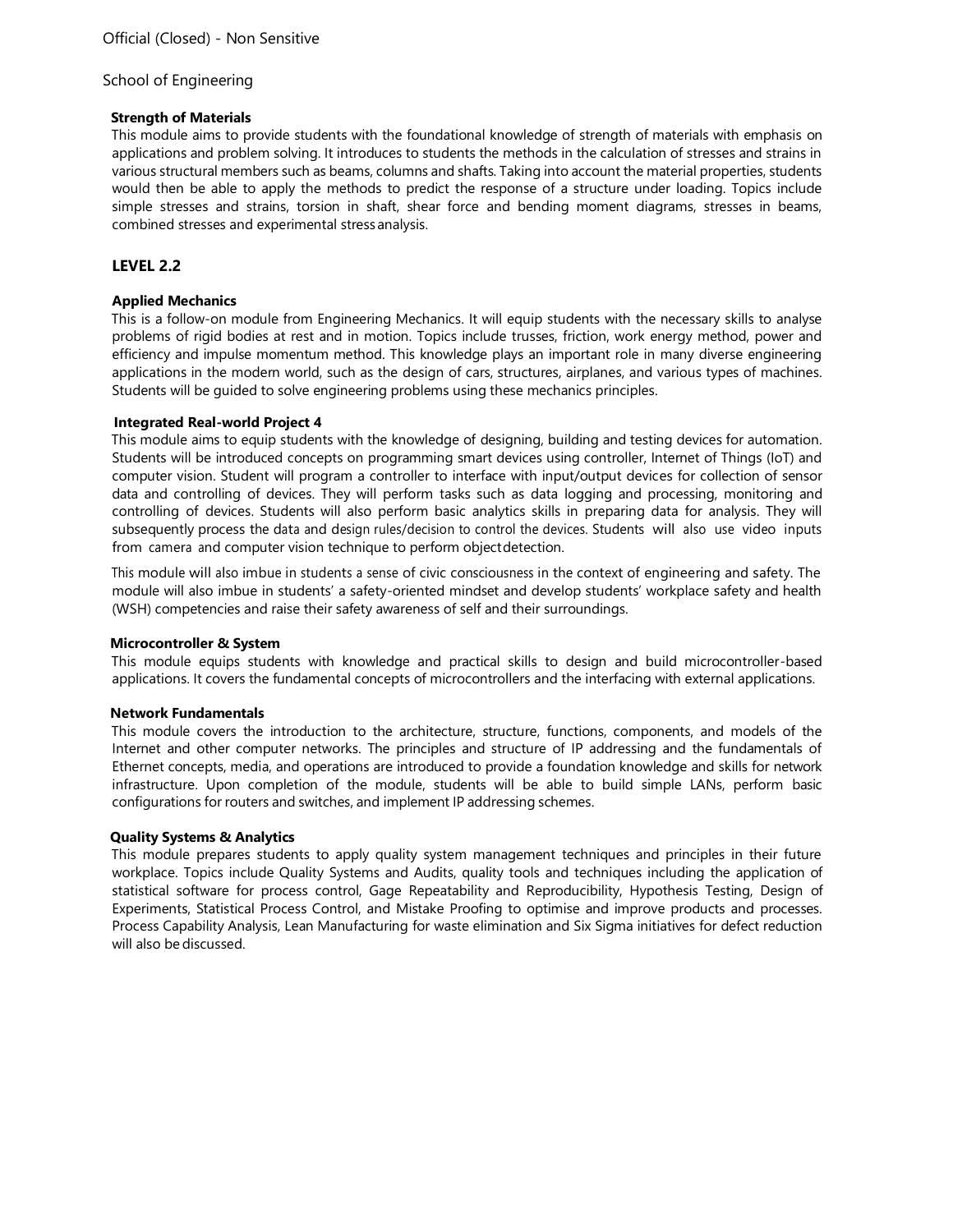# **YEAR 2 COURSE CURRICULUM**

| <b>Module Name</b>                     | <b>Credit Units</b> |
|----------------------------------------|---------------------|
| Level 2.1 (18 hours per week)          |                     |
| Computer-Aided Design & Drafting       | 3                   |
| <b>Engineering System Design</b>       | 3                   |
| <b>Industrial Automation</b>           | 4                   |
| Integrated Real-world Project 3        | 4                   |
| <b>Strength of Materials</b>           | 4                   |
| Level 2.2 (20 hours per week)          |                     |
| <b>Applied Mechanics</b>               | 4                   |
| Integrated Real-world Project 4        | 4                   |
| Microcontroller & System               | 3                   |
| Network Fundamentals                   |                     |
| Quality Systems & Analytics            | ς                   |
| World Issues: A Singapore Perspective^ |                     |

#### **Notes:**

[^ For more details on Interdisciplinary Studies \(IS\) electives, please log on to www.np.edu.sg/is](http://www.np.edu.sg/is)

#### **IS Modules**

The School of Interdisciplinary Studies (IS) delivers a broad-based curriculum, which nurtures a new generation of professionals with multidisciplinary skills and an innovative and entrepreneurial spirit to meet the challenges of a knowledge economy. IS offers both prescribed modules and electives to challenge boundaries. Prescribed modules develop students' competencies in core areas such as Communication, Innovation and Enterprise, Culture and Communication, and Personal Mastery and Development, while elective modules provide insights into Arts and Humanities, Business, Design, and Science and Technology.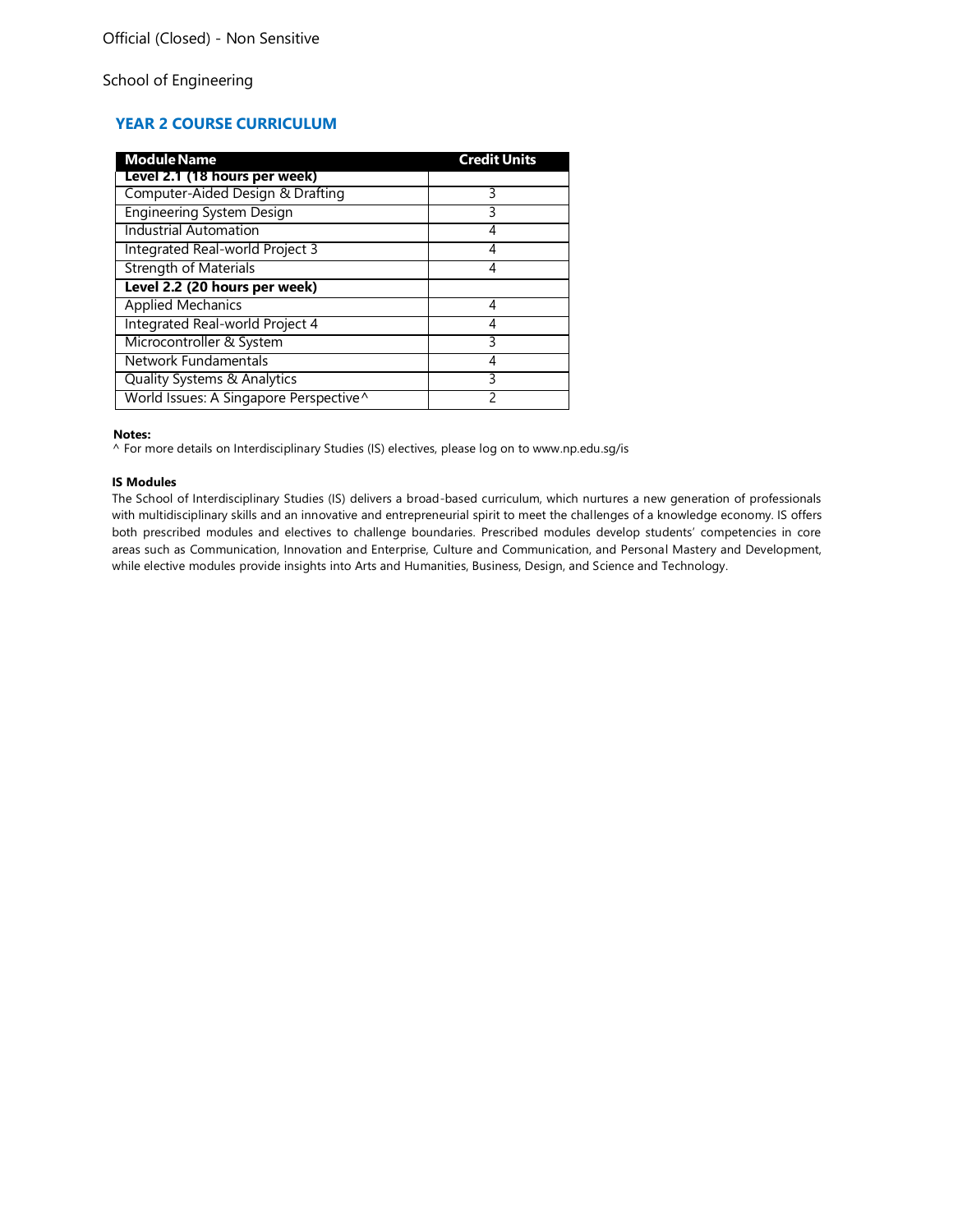## **YEAR 3 COURSE MODULES**

## **LEVEL 3.1**

## **Industrial Robot System & Application**

This module introduces the integration and application of robot systems in the manufacturing industries. Fundamentals concepts in relationship to Industrial Robot Arms, such as robot configurations, robot coordinate system and transformation matrix is explored. Essential knowledge for robot implementations such as robot's perceptions, motion control and path planning concepts are reinforced through simulations under ROS (i.e. Robotic Operating System) environment. Students will also verify their robot implementations through practical sessions where simulation outcome is verified through actual physical robot systems.

## **Integrated Real-world Project 5**

Autonomous vehicle and mobile robots are complex engineering system, which demand skillsets ranging from mechanical systems, electrical systems, software systems. This module provides hands-on experience to learner to acquire foundation know-how on developing an autonomous wheel-based robot for a real-world application. Learner will learn to use sensors, drives and software technologies that are commonly used in autonomous vehicle and robot. Learner will also gain knowledge on autonomous vehicle operations and safety regulatory requirements.

This module will also imbue in students a sense of civic consciousness in the context of engineering and sustainability. It will develop students' competencies in sustainable development, raise their awareness of sustainability in the context of society and the environment, and appreciate the impact engineering solutions may have on the environment.

### **Sensor & Drive Systems**

This module covers the fundamental concepts and applications of Sensor Technologies and Drive Systems. Topics covered include the types and variations of smart sensors and actuators that are available in the industry. In addition, this module also focuses on practical knowledge required to select (sizing), implement (commissioning) and maintenance (tuning) of multi axis systems. Students will have the opportunity to explore the fundamental concepts of industrial hydraulic drives andcircuits.

### **Systems Modelling & Control**

The module focuses on modelling the dynamics of process and servo systems and shaping the dynamic response through closed-loop control. Students will learn the principles of systems modelling, simulation, analysis and control, and the application of these principles in systems analysis and synthesis. Major topics include modelling single discipline and mixed systems, Laplace transform, s-plane, standard forms, time-domain specifications, effects of control actions on system performance, and frequency response analysis.

## **LEVEL 3.2**

## **6-Month Internship (Local/Overseas)**

The six-month internship provides students with the opportunity to apply the knowledge acquired in the classroom to work situations, and demonstrate problem solving, communication and interpersonal skills in a work environment. The programme enables students to hone their ability to work independently and in teams, while they take on one or more practical projects under the supervision of industry practitioners. The objective is to develop a professional approach to work based on the relevant code of practice.

### **Final Year Project**

In this module, students will work in teams to design and develop a product or system related to the final year specialisation module. In the project, students learn to apply their knowledge and skills in creative problem solving, engineering and design, teamwork and project management. This module focuses on the identification of problem or need, research and design. Students are required to fabricate the prototype, assemble the parts, test and refine the prototype, and prepare the refined design and a project report. Students are also required to do a final presentation to a panel ofexaminers.